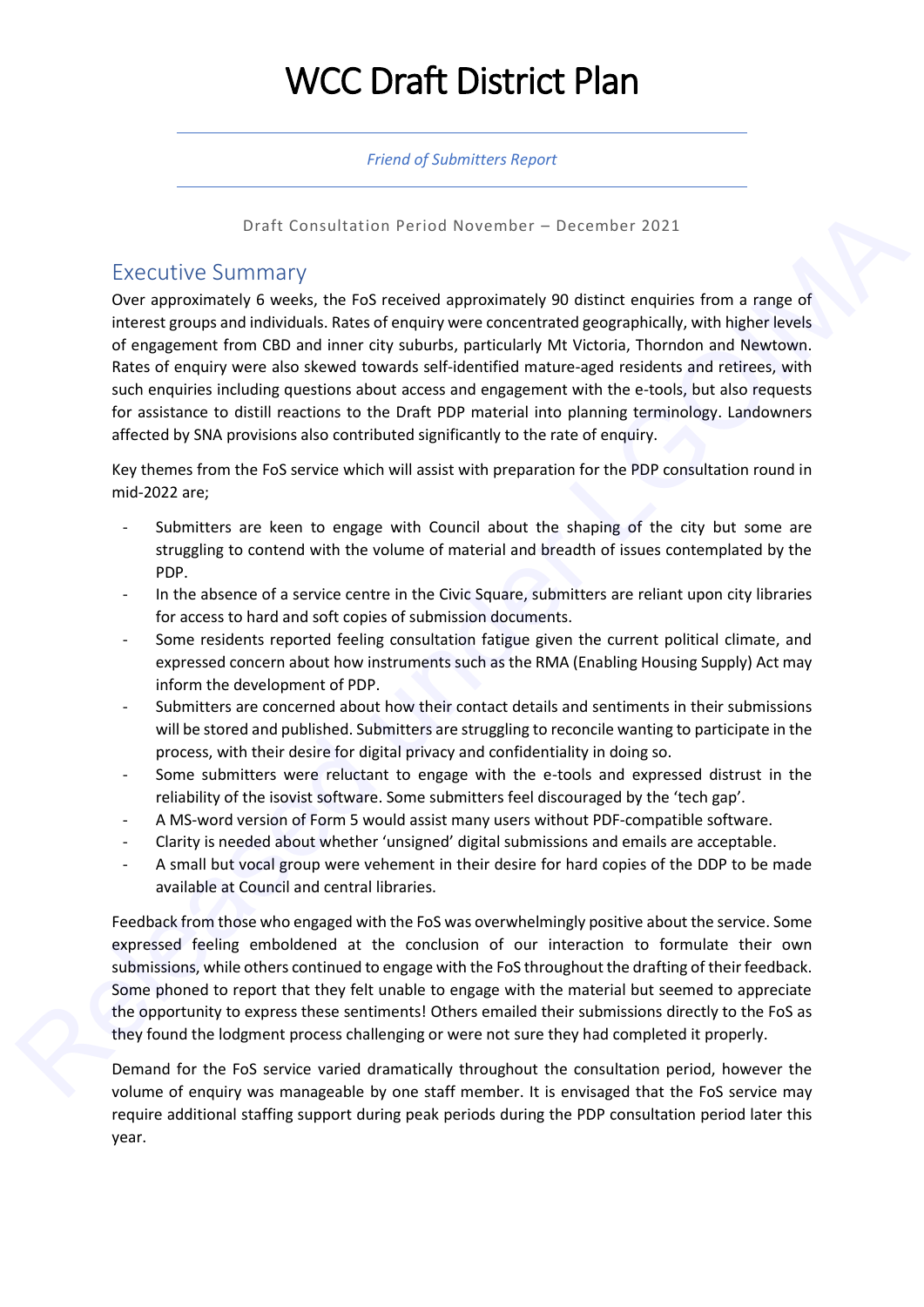## Brief

I was engaged as the Friend of Submitters for the Draft District Plan in October 2021 by John McSweeney. The brief was to provide customer interface support for users of the isovist tools, which included an online submissions tool and to assist submitters with engaging with the DDP documentation in order to distill meaningful (planning focused) submission points. By definition, the brief for the FoS is relatively dynamic, and has included meeting with individuals and residents' groups; hosting online meetings; and high volumes of email and phone dialogue.

Although there has been some complexity with organizing face-to-face meetings due to pandemic restrictions, this was highly navigable though remote meetings and email. In person meetings were also available on request, and mature-age submitters in particular appreciated this service, subject to social distancing and mask wearing conventions.

The FoS role undoubtedly includes a customer service element, however there was also a nuanced opportunity to assist with planning terminology, weeding out extraneous themes such as property values, and encourage submitters to root their responses in specific themes and chapters of the PDP text. Most users of the service were clear that the FoS role did not extend to writing a submission on behalf of residents, but some appreciated some focusing questions and suggestions for 'getting started', or in closing off their submissions and lodging them with Council.

## Consultation

#### Early Days

## Wild Cards

Initial contact took the form of emails and phone calls, some of which needed to be directed to other parts of Council. Although anticipated, such contact was a pressure point as it required some triage and redirection to other departments within Council. Examples of wildcard calls included above-ground powerlines, ongoing enforcement / monitoring of active resource consents, and questions about verandah safety. It is likely that in the PDP consultation round, the FoS will continue to field enquiries outside the scope of the brief, which will require some redirection. The customer service team may require some additional direction about the scope of the FoS role. bothion methods and high volumes of email and phone dialogue.<br>Antioxigo since there has been some completive with the praising face to about the resulting the both since in the relationship is the complete that the relatio

## Active community groups

The Thorndon and Mt Victoria Residents Associations made contact very early in the consultation period, and were keen to understand how the FoS could assist their members. Community groups with existing social media infrastructure also made contact to introduce their groups and interests, such as the 'Republic of Holloway Road' Residents Group. Individuals from within these networks formed a significant portion of the overall number of enquiries to the FoS .

## SNAs

Through their own networks, many landowners affected by the SNA provisions were highly engaged and keen to explore how the FoS could assist. In such instances, I guided the enquiry back to the citation for the SNA precinct, and encouraged the submitter to focus their submission on how their 'on the ground' conditions differed from the written citation or mapping of the SNA, and away from extraneous avenues such as property values, rates relief and government overreach. There was a strong theme running through the SNA enquiries; many felt aggrieved that additional restrictions were imposed upon their properties, perceived that their opportunities to develop their land were curtailed, their stewardship of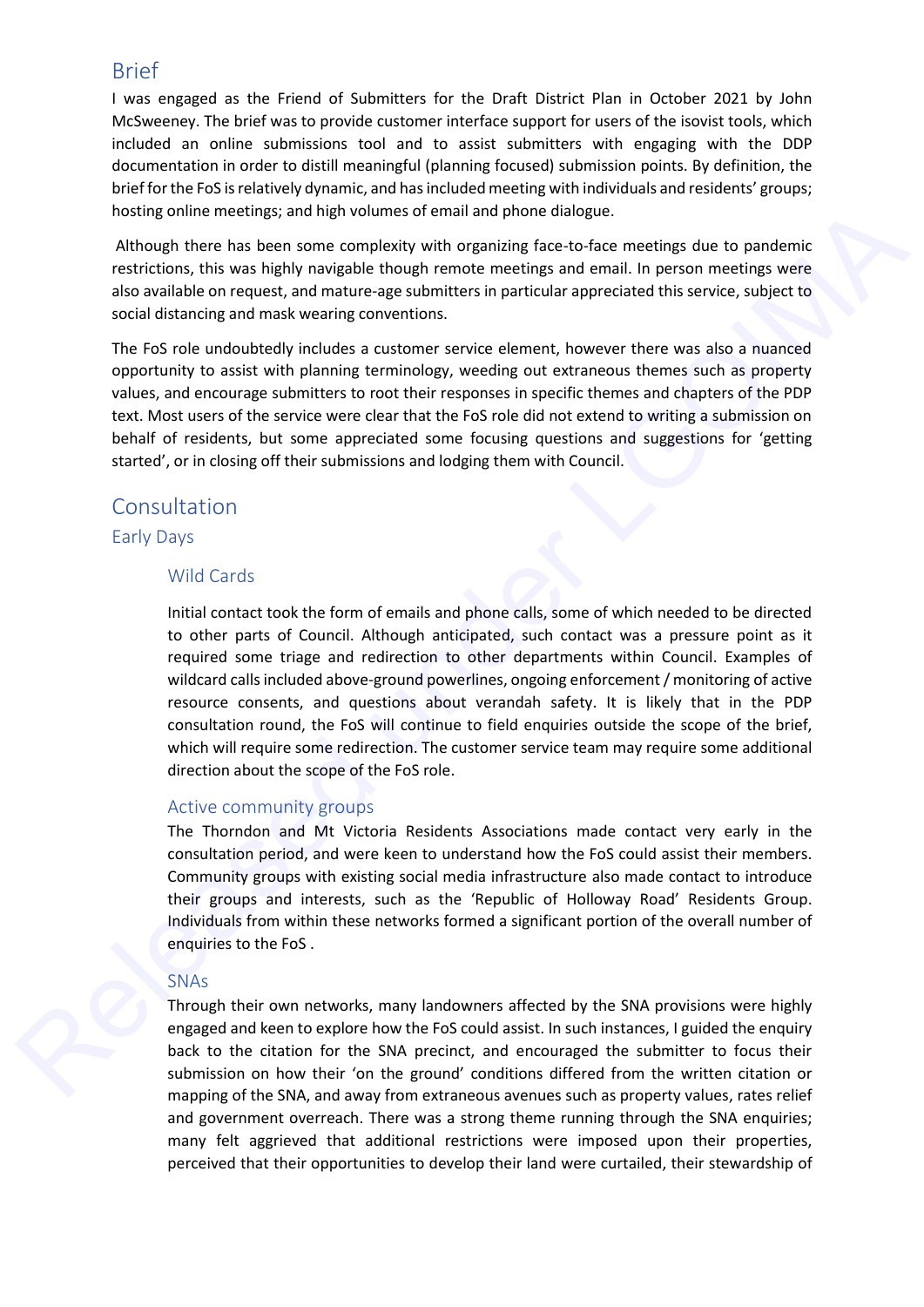native bush was being abused, and in some instances alleged that the SNA classification process was flawed and/or unlawful.

#### Roadshows

There was a spike in enquiries during the 'roadshow' campaign to engage with residents of the City, both as a result of attendance at the roadshow and through the networks of attendees. The QR code questions were requested by multiple people to be used as a framing document for the basis of submissions which captured the overarching themes of development within the city. Submitters regularly identified the published information sheets and videos as being helpful sources of information.

## Final Days

Towards the conclusion of the submission period, the rate of enquiry from 'mum and dad' developers, landowners, business owners and residents increased exponentially. Many felt they hadn't had time to engage with the DP documentation, 'didn't know where to start', were discouraged by the twofactor authentication process to create a login through the Isovist framework and were looking for a 'shortcut' to quickly express their thoughts. As discussed elsewhere, the isovist tool and maps experienced intermittent faults which contributed to the sense of despondency and may account for the reduced uptake in use of the isovist tool compared to overall submissions.

## Extension of time

Many residents were very grateful for the 'grace period' extension of time at the conclusion of the consultation period. It is likely that some groups will make use of s37 at the end of the submission period in the next round of consultation.

## Themes/Trends

Approximately 90 distinct enquiries were received during the consultation period, shared between groups/organisations and individuals. Some of the organisations have been mentioned earlier in this report, others included the WCC Environmental Reference Group, National Council of Women (Wellington Branch), Glenside Residents Association, and the Ōtari-Wilton's Bush Trust. Others did not disclose the group they were calling on behalf of. Individual enquiries accounted for approximately 70% of the total, and tended to be geographically clustered together, concentrated in the inner city suburbs such as Mt Victoria and Newtown.

The Draft Wellington District Plan Public Consultation Summary Report, February 2022 captures the wide range of submission points received over the consultation period. Broadly, these themes were echoed in the enquiries to the FoS service. Residential zoning and corresponding height controls, the application of SNAs, and site-specific concerns comprised the majority of enquiries. Natural hazards, tangata whenua and design guides were only very occasionally mentioned to the FoS.

The enquiries ranged widely in the degree of support they were requesting from the FoS. At the simplest end of the spectrum were quick phone calls about completion of the Form 5 submission, clarifying the role of the draft round of consultation etc. More involved enquiring for example about a particular parcel of land might involve some back and forward about the zone and overlay provisions and their implications on the landowners' interests. At the upper end, some residents requested a meeting to discuss their concerns, to workshop potential submission points, obtain assistance 'translating' their ideas into planning 'language'. Some requested feedback on draft submissions, and checked in with the FoS for clarity around interpretation, process and terminology. diourient for the basis of submittedime regularity ship computed the overceling therms of<br>development within the cty, submitter regularly identified the overcredime therms of<br>and these states and videos is being helicity s

> Approximately 60% of enquiries included a 'tech support' element, either centred around the isovist tool, requesting an alternative to the two-factor login requirement and PDF forms, or citing concerns about digital privacy.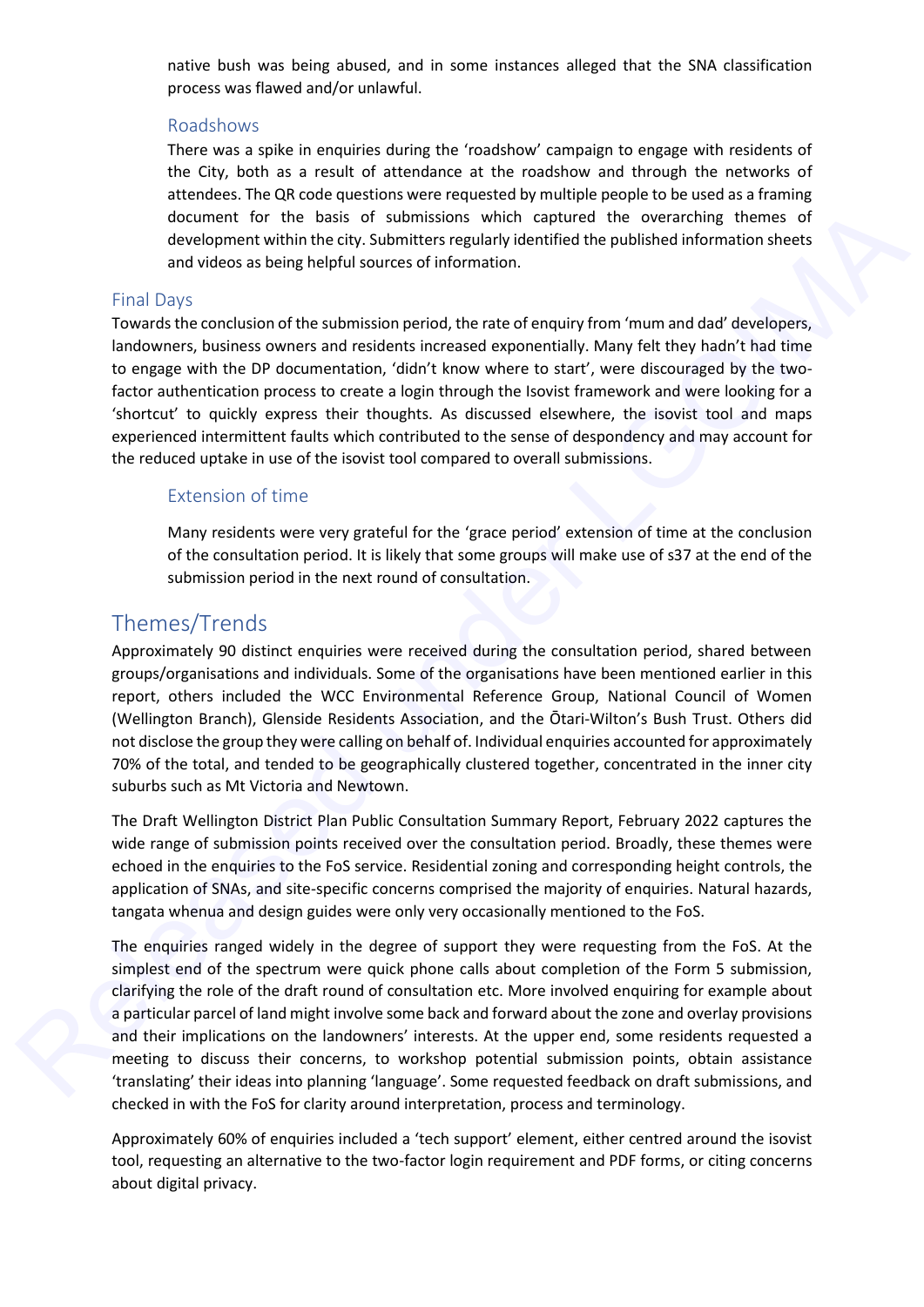There were some enquiries that fell outside the FoS scope. In particular, some landowners affected by SNA provisions requested a site visit and wanted to enter into a dialogue about the species of trees on their site and the merits of the SNA. Others wished to explore their negative experiences with the Resource Consents process, with a view to making a submission which enabled either greater certainty to applicants or greater protections to neighbours of developments. In the main, these sentiments related more broadly to the RMA framework than the DDP.

## Lessons

This section summarises challenges experienced by submitters, and where appropriate, forecasts how the FoS will continue to assist and/or makes suggestions about how the customer experience may be enhanced. It is appreciated that the below suggestions warrant further consideration in terms of resourcing and practicalities and may require further refinement.

## Libraries and Library Heroes

There is a significant cohort of would-be submitters reported being unable to access and/or navigate the e-tools from their homes. Others expressed concern on behalf of residents of the city experiencing economic disadvantage that they were not able to participate in the consultation process.

Some residents expressed a preference for 'paper copies' of the Plan, which would work best if used in conjunction with the isovist mapping tool online, so that submitters could use the e-tools to identify the relevant planning controls which relate to a parcel of land online, and then refer to a hard copy of the relevant chapters if desired.

Hosting in-person clinics at central libraries could address this, ideally through the existing library staff and/or established networks such as community support groups. A short introduction to the isovist tool for select library staff and a saved hyperlink on the homescreen publicly available PCs at libraries could assist. Access to the 'QR code' links, info sheets and optimally hard copies of the submission form made available *and replenished* at libraries would also assist.

## In-House Heroes and Resources

In some instances, submitters sought a greater degree of 'expert' advice about the context or interpretation of specific rules and standards of the DDP which in my view exceeded the FoS ambit, and were best directed to the chapter leads in-house. This was to ensure that the FoS was not inappropriately 'leading' submitters or offering assurances about how a particular provision might be interpreted. In some instances, my suggestion was that concerns about ambiguity of interpretation be framed as a submission point. It is envisaged that a small overall proportion of FoS enquiries will require some input from the in-house staff. It would be helpful to have a key contact in the team who could assist with triage of such enquiries. I encourage in-house staff to 'cc' or 'bcc' the FoS as appropriate into comms and direct email responses where there might be an opportunity for information to be shared more widely amongst submitters with similar questions. LCSSONS<br>This ection summarises challenges experienced by submitters, and where appropriate, forecasts<br>This ection source is solved under the system and the system and the system of the system of the system content<br>may be m

## Privacy/Redactions

A significant number of submitters expressed reluctance in participating in the submissions process due to concerns about how their submissions would be stored and published. Their feared their submissions coming up if their names were 'googled', or feared recriminations from their communities for expressing disparate views, citing particularly the sensitivity around residential density and SNAs.

## RMA requirements vs 'name and shame'

The Act prescribes the contact details for submitters which must be gathered and recorded in the upcoming submissions round. Many submitters were concerned about providing their home addresses and email addresses in particular, and this is likely to be a theme in the next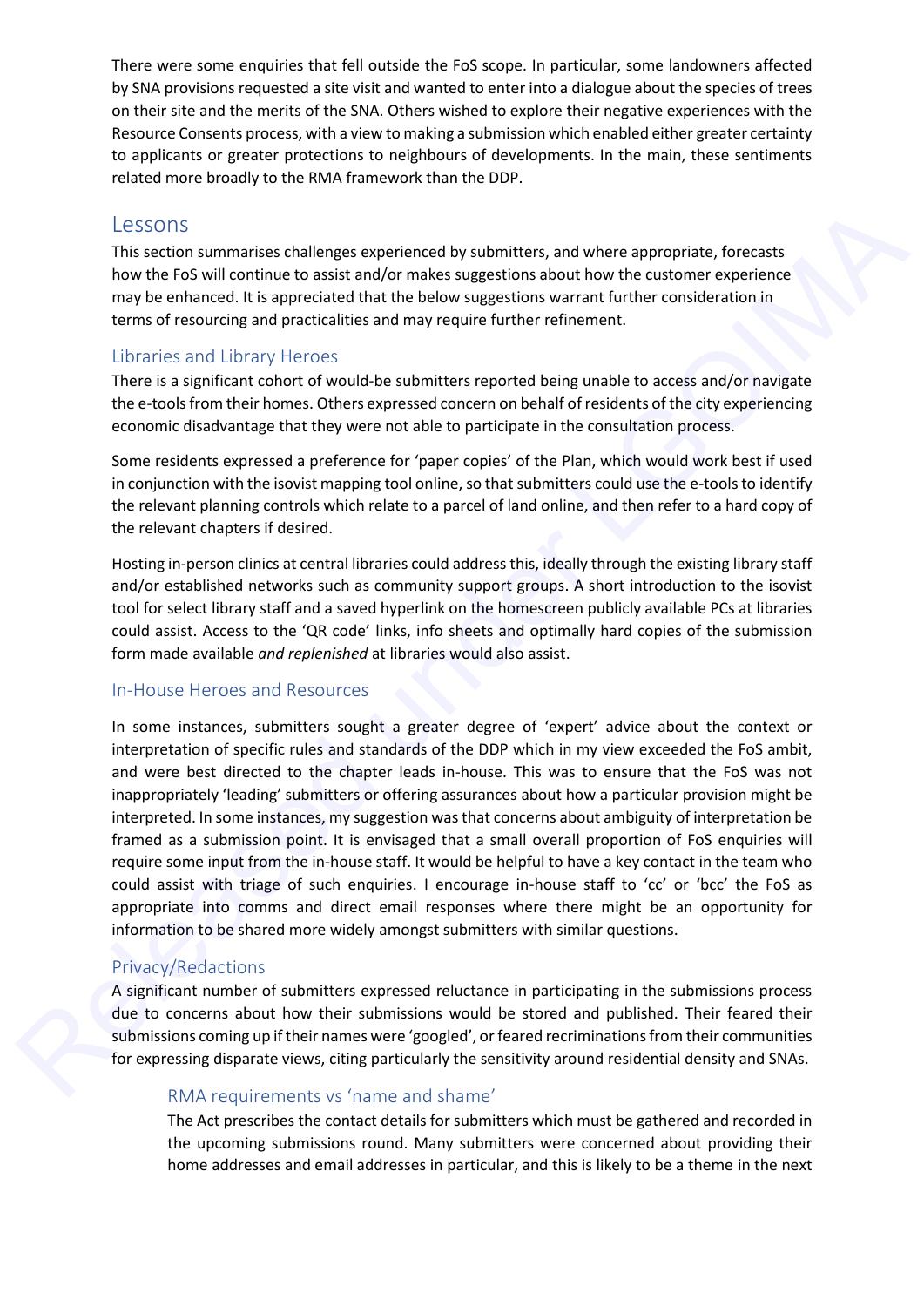round of consultation. One interesting suggestion was for Council to manage this through a BCC function which would allow submitters to communicate with one another through Council as an intermediary.

## Isovist / eplan bugs

During periods of heavy use, the Isovist tools were sometimes buggy, failed to load and displayed 404 errors, both on the map tool and the District Plan Chapters. The FoS experienced this during the final week before the close of submissions, in particular one morning which was especially wet and rainy, and I received multiple calls and emails from submitters who were unable to access the software, which is why I am suggesting it was related to peak use. Ideally a contact point at Isovist would be available to Council/the FoS to report these faults to, and to provide tech support if warranted.

## PDF signature vs MS word version

Many users struggled to populate the PDF submission document, due to a lack of software, or were not confident using the PDF writer function. The requirement for a signature on the PDF submission was also problematic for some submitters, and two Residents Associations contacted me asking if a signature was 'really' required in order for a submission to be valid. It is suggested that an MS word version of the submission form be made available, and that the submission form clarify what forms of a signature are acceptable – do submitters need to print the form and sign etc. were before the chose of submitted will controlling the performing which was equilably and interimentally a controlling cases the software<br>which is why I am suggesting it was related to peak ture. If delive a contract poin

#### Resistance to using two-factor login

It is envisaged that many submitters will continue to express resistance to using the login function and creating an ID to make a submission online. While two-factor authentication is used widely, this seems to be a stumbling block for some users less familiar with this technology. The FoS will continue to encourage submitters to use this software, at times guiding submitters through the process over the phone, and bridging 'tech-gaps' where possible. It is likely that some users will continue to make use of 'hard copy' or electronic submission forms.

Some submitters asked about whether a 'write in' function was available on the mapping tool, where parcels of land could be highlighted and annotated, in a manner available in the PDP chapters. The FoS is not aware of such a function existing in the current version of isovist.

## Acknowledgement of submissions

It suggested that all submissions receive an auto-response confirming they have been received by Council and will be receipted in due course. It is understood that this function was enabled towards the end of the submissions period, however a number of submitters contacted the FoS service to confirm their submission had been received, and/or forwarded their submissions directedly to the FoS email requesting I lodge their submissions on their behalf.

#### Closing

I am excited to be involved with the PDP round of consultation later this year. The FoS service offers an opportunity to bridge technical gaps and to invite a wide range of residents to participate in the process. The refinements suggested above are rooted in improving the user experience and encouraging the development of good-quality submissions.